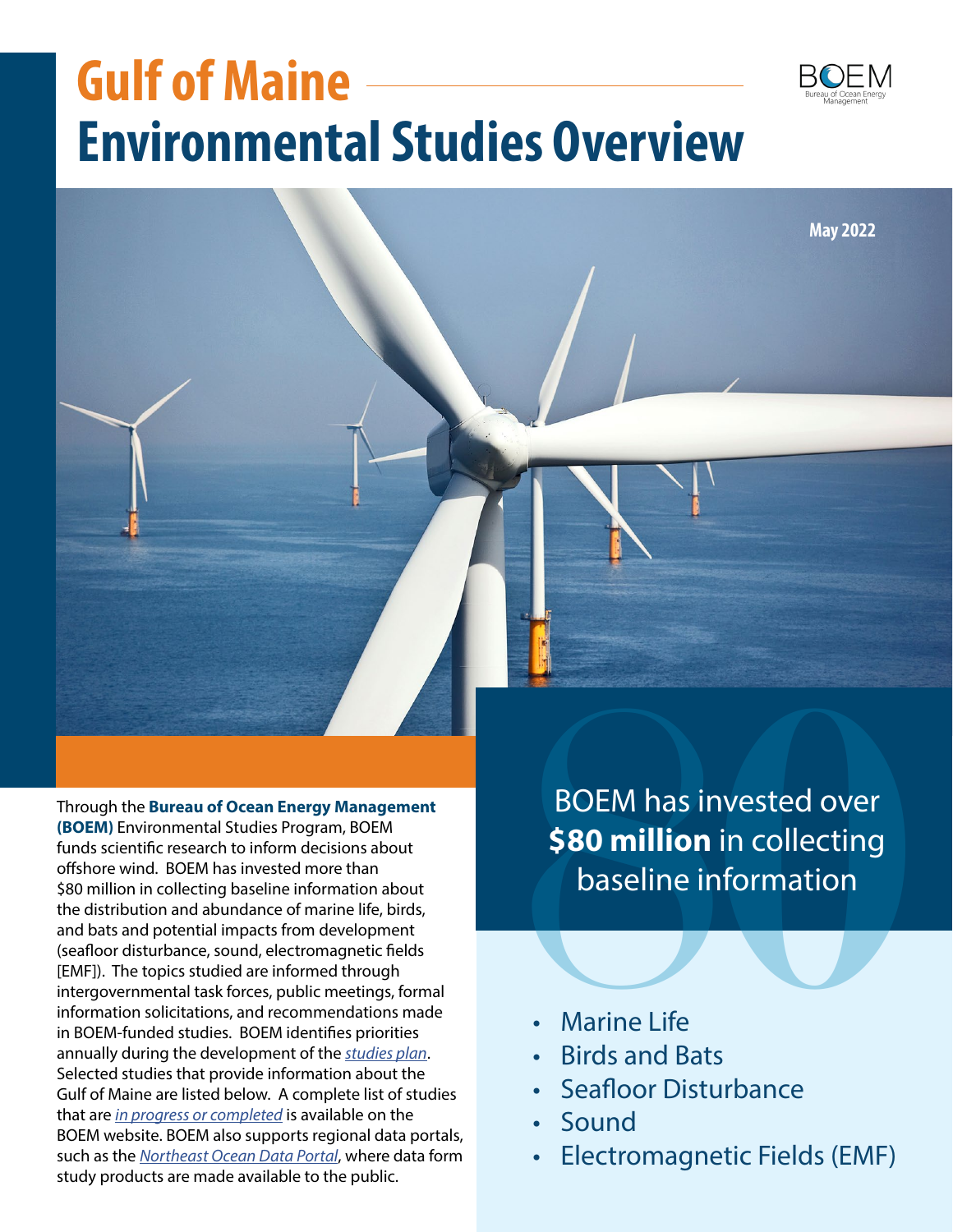#### *[Assessing Population Effects of Offshore Wind Development on North Atlantic](https://www.boem.gov/sites/default/files/documents/renewable-energy/state-activities/Assessing%20Population%20Effects%20of%20Offshore%20Wind%20Development%20on%20North%20Atlantic%20Right%20Whales.pdf)  [Right Whales](https://www.boem.gov/sites/default/files/documents/renewable-energy/state-activities/Assessing%20Population%20Effects%20of%20Offshore%20Wind%20Development%20on%20North%20Atlantic%20Right%20Whales.pdf) (Ongoing)*

■ Using modeling to assess the effects from offshore wind development on the North Atlantic Right Whale.

# *[Zooplankton Ecology of the Gulf of Maine](https://www.boem.gov/sites/default/files/documents/environment/environmental-studies/AT-18-x01.pdf) (Ongoing)*

■ Monitoring of zooplankton that are a critical food source for marine mammals.

## *[Visual Simulation of Whales and Renewable Energy Moorings and Cables Acoustic](https://www.boem.gov/sites/default/files/environmental-stewardship/Environmental-Studies/Pacific-Region/Studies/PR-17-WHL.pdf) (Ongoing)*

■ Characterizing the interaction of whales with mooring lines and cables.

## *[Atlantic Marine Assessment Program for Protected Species: FY15 - FY19;](https://espis.boem.gov/Final%20reports/BOEM_2021-051.pdf) [Appendix I;](https://espis.boem.gov/Final%20reports/BOEM_2021-051_I.pdf) [Appendix II;](https://espis.boem.gov/Final%20reports/BOEM_2021-051_II.pdf) [Appendix III](https://espis.boem.gov/Final%20reports/BOEM_2021-051_III.pdf) (Completed)*

■ Continuation of the Atlantic Marine Assessment Program for Protected Species (AMAPPS) which focuses on collecting seasonal data on the abundance, distribution, and behavior of marine mammals, sea turtles, and seabirds throughout the U.S. Atlantic.

# *[Atlantic Marine Assessment Program for Protected Species: 2010-2014](https://espis.boem.gov/final%20reports/5638.pdf); [Appendix I;](https://espis.boem.gov/final%20reports/5639.pdf) [Appendix II-V](https://espis.boem.gov/final%20reports/5640.pdf) (Completed)*

■ Seasonal surveys of protected species on the outer continental shelf.

# *[Atlantic Marine Assessment Program for Protected Species III](https://www.boem.gov/sites/default/files/documents/environment/environmental-studies/Atlantic%20Marine%20Assessment%20Program%20for%20Protected%20Species%20III.pdf) (Ongoing)*

■ Continuation of broad-scale surveys for marine mammals and turtles on the outer continental shelf.

**Ecological Baseline Study of the U.S. Outer Continental Shelf Off Maine** *(Planned)* ■ Conducting aerial surveys over portions of the Gulf of Maine.

*[Potential Impacts to Marine Mammals and Sea Turtles from Offshore Wind Research](https://www.boem.gov/sites/default/files/environmental-stewardship/Environmental-Studies/Renewable-Energy/Potential-Impacts-to-Marine-Mammals-and-Sea-Turtles-from-Offshore-Wind.pdf)  [Framework Workshop](https://www.boem.gov/sites/default/files/environmental-stewardship/Environmental-Studies/Renewable-Energy/Potential-Impacts-to-Marine-Mammals-and-Sea-Turtles-from-Offshore-Wind.pdf) (Completed)*

*[A Framework for Studying the Effects of Offshore Wind Development on Marine Mammals](https://www.boem.gov/sites/default/files/environmental-stewardship/Environmental-Studies/Renewable-Energy/A-Framework-for-Studying-the-Effects.pdf)  [and Sea Turtles](https://www.boem.gov/sites/default/files/environmental-stewardship/Environmental-Studies/Renewable-Energy/A-Framework-for-Studying-the-Effects.pdf) (Completed)*

■ Developing a research framework to evaluate the effects of offshore wind development on protected species.

*[Risk Assessment to Model Encounter Rates between Large Whales and Vessel Traffic from](https://espis.boem.gov/final%20reports/BOEM_2021-034.pdf)  [Offshore Wind Energy on the Atlantic OCS;](https://espis.boem.gov/final%20reports/BOEM_2021-034.pdf) [Vessel Risk Calculator: Graphical User Interface](https://espis.boem.gov/final%20reports/BOEM_2021-035.pdf)  [User's Manual](https://espis.boem.gov/final%20reports/BOEM_2021-035.pdf); [Vessel Risk Calculator](https://www.boem.gov/environment/vessel-risk-calculator-16-setup-105-ocs2021-035) (Completed)*

■ Determining risk of vessel strikes for large whales.

# *[Best Management Practices Workshop for Atlantic Offshore Wind Facilities and](https://www.boem.gov/renewable-energy/best-management-practices-workshop-atlantic-offshore-wind-facilities-and-marine)  [Protected Species](https://www.boem.gov/renewable-energy/best-management-practices-workshop-atlantic-offshore-wind-facilities-and-marine) (Completed)*

■ Discussing and identifying approaches for preventing, reducing, and monitoring impacts to marine protected species from the development of offshore wind on the Atlantic Outer Continental Shelf.



# **Marine Mammals**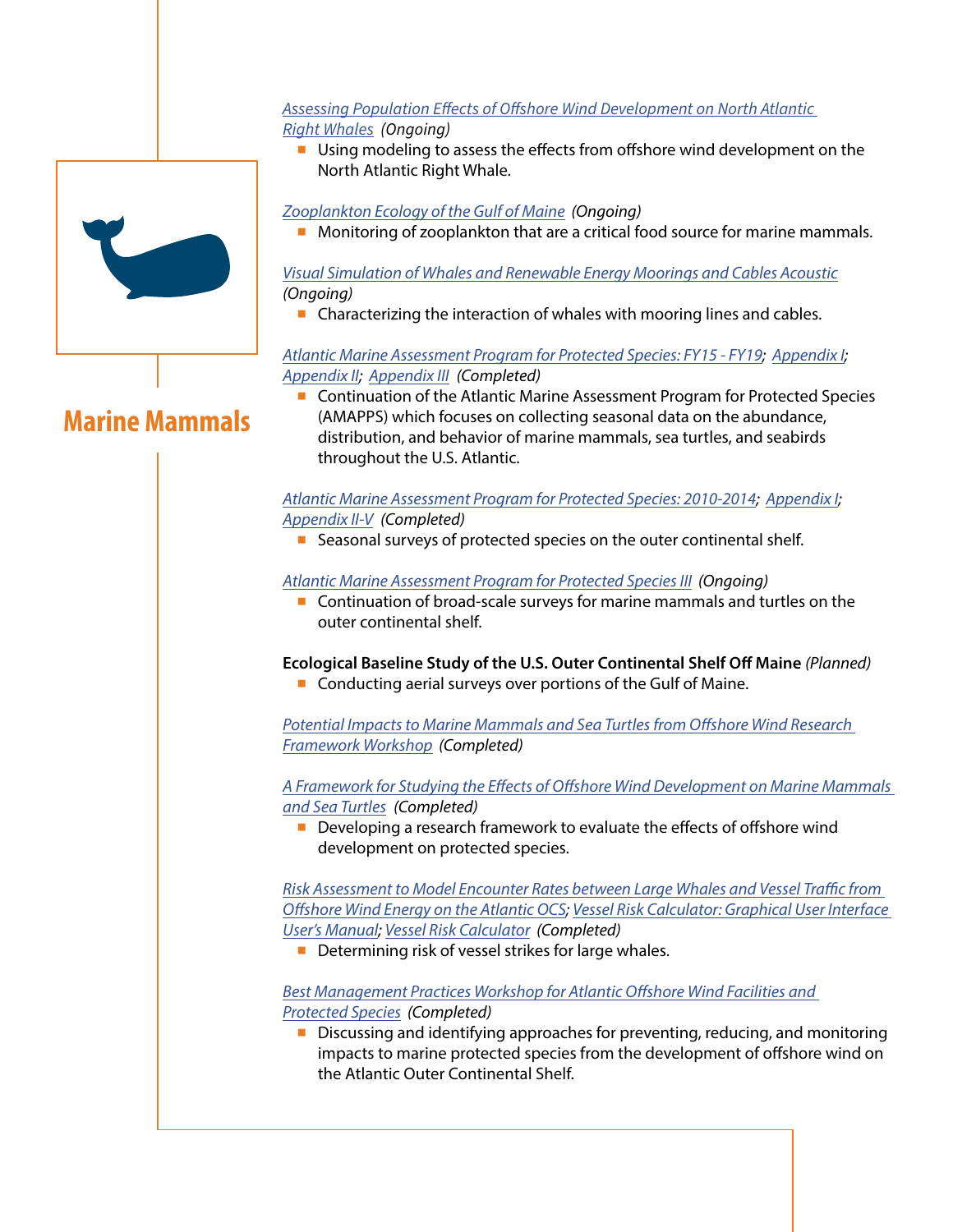*[Behavioral effects of sound sources from offshore renewable energy construction on](https://www.boem.gov/sites/default/files/documents/about-boem/AT-17-02.pdf)  [the black sea bass \(Centropristis striata\) and longfin inshore squid \(Doryteuthis pealeii\)](https://www.boem.gov/sites/default/files/documents/about-boem/AT-17-02.pdf) (Ongoing)*

■ Establishing fish auditory thresholds for Black Sea Bass and Longfin Squid.

*[Behavioral Effects of Sound Sources from Offshore Renewable Energy Construction on the](https://www.boem.gov/sites/default/files/documents/environment/environmental-studies/AT%2020-01.pdf)  [Black Sea Bass \(Centropristis striata\) and Longfin Inshore Squid \(Doryteuthispealeii\): A](https://www.boem.gov/sites/default/files/documents/environment/environmental-studies/AT%2020-01.pdf)  [Field Study](https://www.boem.gov/sites/default/files/documents/environment/environmental-studies/AT%2020-01.pdf) (Ongoing)*

■ Examining the effects of offshore wind farm construction noise on two key commercially and ecological important taxa, squid and black sea bass, using field-based controlled exposures.

*[Habitat Mapping and Assessment of Northeast Wind Energy Areas](https://espis.boem.gov/final%20reports/5647.pdf) (Completed)*

■ Establishes baseline benthic habitat characteristics for wind energy areas along the Atlantic coast.

*[Fishing/Offshore Wind Mitigation Measures Development Workshops](https://www.boem.gov/renewable-energy/fishingoffshore-wind-mitigation-measures-development-workshops) (Completed)*

#### *[Final Report on Best Management Practices and Mitigation Measures](https://www.boem.gov/sites/default/files/renewable-energy-program/Fishing-BMP-Final-Report-July-2014.pdf) (Completed)*

■ Recommendations about best management practices and mitigation measures for offshore wind development from a series of workshops with fisherman.

*[Identifying Information Needs and Approaches for Assessing Potential Impacts of Offshore](https://www.boem.gov/sites/default/files/environmental-stewardship/Environmental-Studies/Renewable-Energy/OCS-Study-BOEM-2015-037.pdf)  [Wind Farm Development on Fisheries Resources in the Northeast Region](https://www.boem.gov/sites/default/files/environmental-stewardship/Environmental-Studies/Renewable-Energy/OCS-Study-BOEM-2015-037.pdf) (Completed)*

■ Provides guidance for establishing a research strategy for both pre- and post- construction.

Socio-Economic Impact of Outer Continental Shelf Wind Energy Development on Fisheries in the U.S. Atlantic *[Volume 1](https://espis.boem.gov/final%20reports/5580.pdf)*, *[Volume 2](https://espis.boem.gov/final%20reports/5581.pdf) (Completed)*

■ BOEM worked with the National Marine Fisheries Service to better understand fishing activity as it relates to areas of potential offshore wind energy development.

*Identifying Information Needs and Approaches for Assessing Potential Impacts of Offshore Wind Farm Development on Fisheries Resources in the Northeast Region (Completed)*

■ Synthesizing the concerns of fishermen about offshore wind development and recommending a research agenda.

### *[Atlantic Offshore Renewable Energy Development and Fisheries Proceedings](https://nap.nationalacademies.org/read/25062/chapter/1)  [of a Workshop](https://nap.nationalacademies.org/read/25062/chapter/1)* - in Brief *(Completed)*

■ Summarizing National Academy of Sciences subcommittee discussion on the research and monitoring needed to assess potential impacts from offshore wind turbine installation and operation on fisheries on the Atlantic OCS.

*[Effects of Noise on Fish, Fisheries, and Invertebrates in the U.S. Atlantic and Arctic from](https://espis.boem.gov/final%20reports/5361.pdf)  [Energy Industry Sound-Generating Activities, Workshop Report](https://espis.boem.gov/final%20reports/5361.pdf) (Completed)*

■ Literature review and proceedings on effects of noise on fish, fisheries, and invertebrates.



# **Fishing**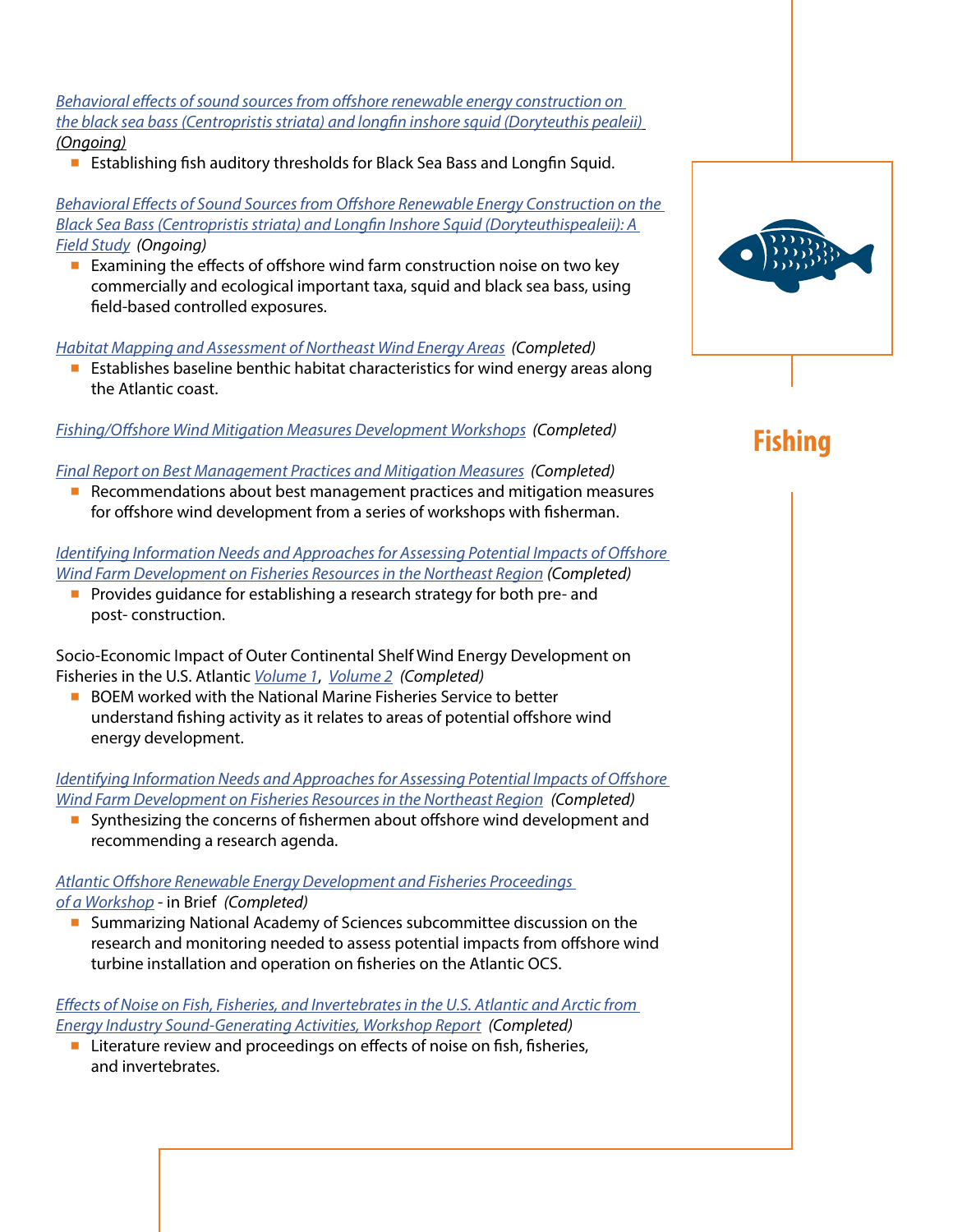

#### *[Anticipating Shifts in Marine Bird Distributions for Planning, Leasing, and Assessment of](https://www.boem.gov/sites/default/files/documents/environment/Anticipating-Shifts-Marine-Bird-Distributions.pdf)  [Energy Development on the Outer Continental Shelf](https://www.boem.gov/sites/default/files/documents/environment/Anticipating-Shifts-Marine-Bird-Distributions.pdf) (Ongoing)*

■ Using historical distribution data to predict future shifts in bird distribution patterns.

*[Transparent modeling of collision risk for three federally-listed bird species to offshore](https://www.boem.gov/sites/default/files/documents/environment/environmental-studies/AT-21-07.pdf)  [wind development](https://www.boem.gov/sites/default/files/documents/environment/environmental-studies/AT-21-07.pdf) (Ongoing)*

■ Developing a new modeling approach to evaluate the risk of collision of birds with offshore wind turbines.

### *[Building a Database to Assess the Relative Vulnerability of Migratory Bird Species to](https://espis.boem.gov/final%20reports/5319.pdf)  [Offshore Renewable Energy Projects on the Atlantic OCS](https://espis.boem.gov/final%20reports/5319.pdf) (Completed)*

■ Providing an index to determine the vulnerability of 177 species of birds observed on the outer continental shelf to bird strikes by wind facilities and displacement.

*[Compendium of Avian Occurrence information for The Continental Shelf Waters Along](https://espis.boem.gov/final%20reports/5193.pdf)  [The Atlantic Coast of The United States: Final Report \(Database Section – Shorebirds\)](https://espis.boem.gov/final%20reports/5193.pdf) (Completed)*

*[Compendium of Avian Occurrence information for The Continental Shelf Waters Along The](https://espis.boem.gov/final%20reports/5209.pdf)  [Atlantic Coast of The United States: Final Report \(Database Section-Seabirds\)](https://espis.boem.gov/final%20reports/5209.pdf) (Completed)*

■ Provides a synthesis of observations of seabirds and shorebirds along the Atlantic Coast for 177 species including maps of sightings per unit effort.

*[Information Synthesis on the Potential for Bat Interactions with Offshore Wind Facilities](https://espis.boem.gov/final%20reports/5289.pdf) (Completed)*

■ Synthesis of observations of bats in the offshore environment along the Atlantic coast with emphasis on locations off Maine.

# *[Modeling At-Sea Density of Marine Birds to Support Atlantic Marine Renewable](https://espis.boem.gov/final%20reports/BOEM_2018-010.pdf)  [Energy Planning](https://espis.boem.gov/final%20reports/BOEM_2018-010.pdf) [Appendix A;](https://www.boem.gov/sites/default/files/environmental-stewardship/Environmental-Studies/Renewable-Energy/AppendixA.pdf) [Appendix B;](https://www.boem.gov/sites/default/files/environmental-stewardship/Environmental-Studies/Renewable-Energy/AppendixB.pdf) [Appendix C;](https://www.boem.gov/sites/default/files/environmental-stewardship/Environmental-Studies/Renewable-Energy/AppendixC.pdf) [Appendix D](https://www.boem.gov/sites/default/files/environmental-stewardship/Environmental-Studies/Renewable-Energy/AppendixD.pdf) (Completed)*

■ Provides easily understandable information in the form of maps of distribution and abundance of birds to aid offshore wind development siting decisions and reduce the risk of impacts to birds.

# **Birds**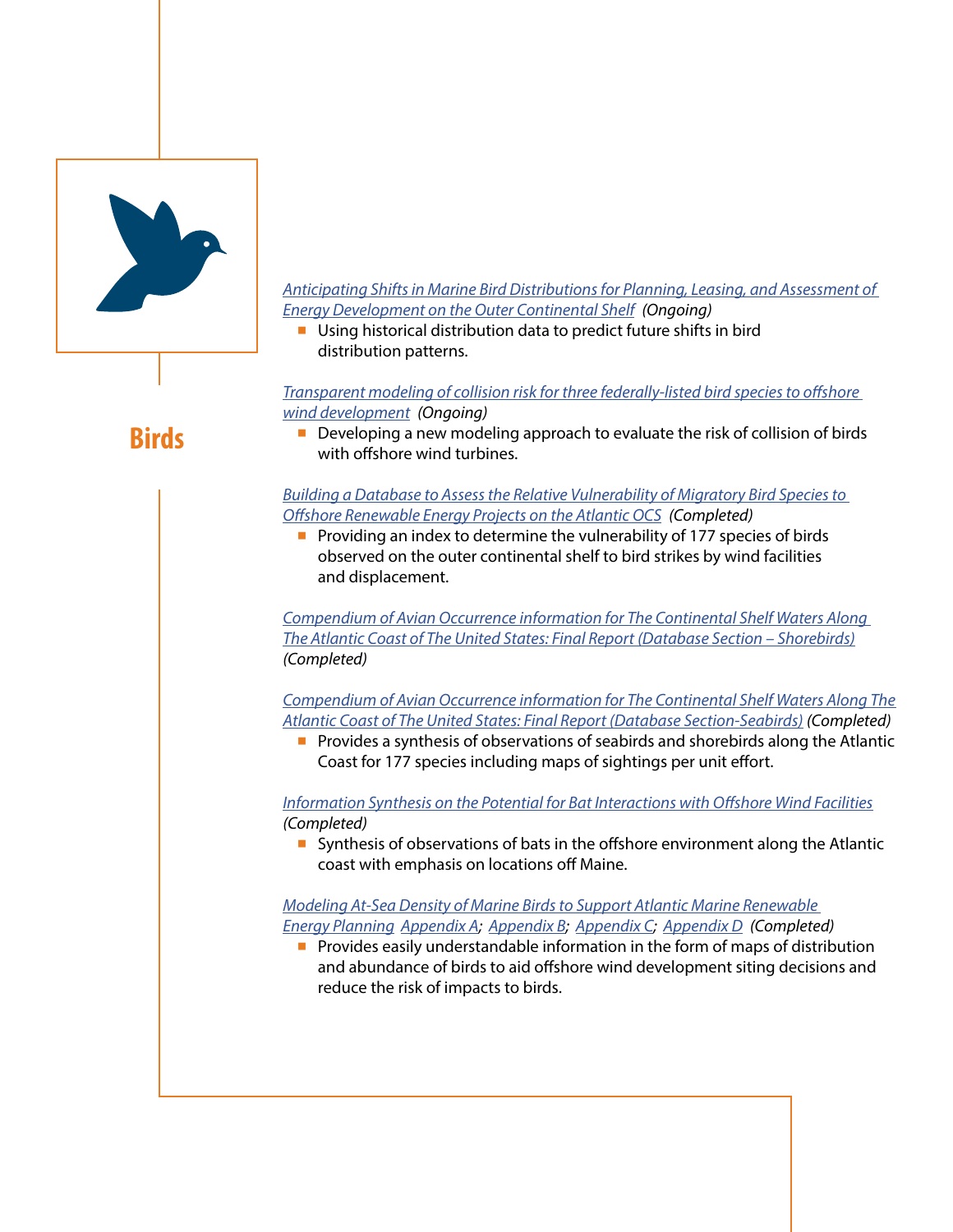#### *[Floating Offshore Wind Turbine Development Assessment](https://www.boem.gov/sites/default/files/documents/renewable-energy/studies/Study-Number-Deliverable-4-Final-Report-Technical-Summary.pdf) (Completed)*

■ Assessment of the technological, environmental, and financial issues related to the development of floating offshore wind turbines on the Outer Continental Shelf.

*[Determining the Infrastructure Needs to Support Offshore Floating Wind and Marine](https://espis.boem.gov/final%20reports/5503.pdf)  [Hydrokinetic Facilities on the Pacific West Coast and Hawaii](https://espis.boem.gov/final%20reports/5503.pdf) (Completed)*

■ Identifying the infrastructure needed for offshore renewable energy development on the Pacific coast and Hawaii.

*[Floating Offshore Wind in California: Gross Potential for Jobs and Economic Impacts from](https://www.boem.gov/sites/default/files/environmental-stewardship/Environmental-Studies/Pacific-Region/Studies/BOEM-2016-029.pdf)  [Two Future Scenarios](https://www.boem.gov/sites/default/files/environmental-stewardship/Environmental-Studies/Pacific-Region/Studies/BOEM-2016-029.pdf) (Completed)*

*[Floating Offshore Wind in Hawaii: Potential for Jobs and Economic Impacts from Two](https://www.boem.gov/sites/default/files/environmental-stewardship/Environmental-Studies/Pacific-Region/Studies/2016-032.pdf)  [Future Scenarios](https://www.boem.gov/sites/default/files/environmental-stewardship/Environmental-Studies/Pacific-Region/Studies/2016-032.pdf) (Completed)*

*[Floating Offshore Wind in Oregon: Potential for Jobs and Economic Impacts from Two](https://www.boem.gov/sites/default/files/environmental-stewardship/Environmental-Studies/Pacific-Region/Studies/BOEM-2016-030.pdf)  [Future Scenarios](https://www.boem.gov/sites/default/files/environmental-stewardship/Environmental-Studies/Pacific-Region/Studies/BOEM-2016-030.pdf) (Completed)*

*[Floating Offshore Wind in Oregon: Potential for Jobs and Economic Impacts in Oregon](https://www.boem.gov/sites/default/files/environmental-stewardship/Environmental-Studies/Pacific-Region/Studies/2016-031.pdf)  [Coastal Counties from Two Future Scenarios](https://www.boem.gov/sites/default/files/environmental-stewardship/Environmental-Studies/Pacific-Region/Studies/2016-031.pdf) (Completed)*

■ Analysis of scenarios to determine the economic impact of Floating wind developments to state economies.



**Floating Offshore Wind**

*[Synthesis, Analysis, and Integration of Air Quality and Meteorological Data for the Atlantic](https://espis.boem.gov/final%20reports/5369.pdf)  [Coast Region](https://espis.boem.gov/final%20reports/5369.pdf) (Completed)*

*[Synthesis, Analysis, and Integration of Air Quality and Meteorological Data for the](https://espis.boem.gov/final%20reports/5370.pdf)  [Atlantic Coast Region: Volume II: Technical Reference Manual for the Atlantic Region](https://espis.boem.gov/final%20reports/5370.pdf)  [Air Quality Database](https://espis.boem.gov/final%20reports/5370.pdf) (Completed)*

*[Synthesis, Analysis, and Integration of Air Quality and Meteorological Data for the Atlantic](https://espis.boem.gov/final%20reports/5371.pdf)  [Coast Region: Volume III: Data Analysis](https://espis.boem.gov/final%20reports/5371.pdf) (Completed)*

■ Compiling existing information about air emission sources on the Atlantic Outer Continental Shelf.

*[Offshore Wind Energy Facilities Emission Estimating Tool Version 2.0](https://www.boem.gov/Wind-EneryTool/)* | *[User's Guide V2](https://www.boem.gov/sites/default/files/documents/about-boem/BOEM-Wind-Power-User-Guide-V2.pdf)* | *[Technical Summary](https://www.boem.gov/sites/default/files/renewable-energy-program/BOEM-Wind-Power-Technical-Summary_2017_079.pdf)* | *[Technical Documentation](https://www.boem.gov/sites/default/files/renewable-energy-program/BOEM-Wind-Power-Technical-Documentation_2017_079-%281%29.pdf)* | *[Instructional Video](https://www.youtube.com/watch?v=Wdxdb1Drfz0) (Completed)*

■ Quantifying emissions associated with the development, operation, maintenance and decommissioning of a proposed offshore wind farm.

# **Air Quality**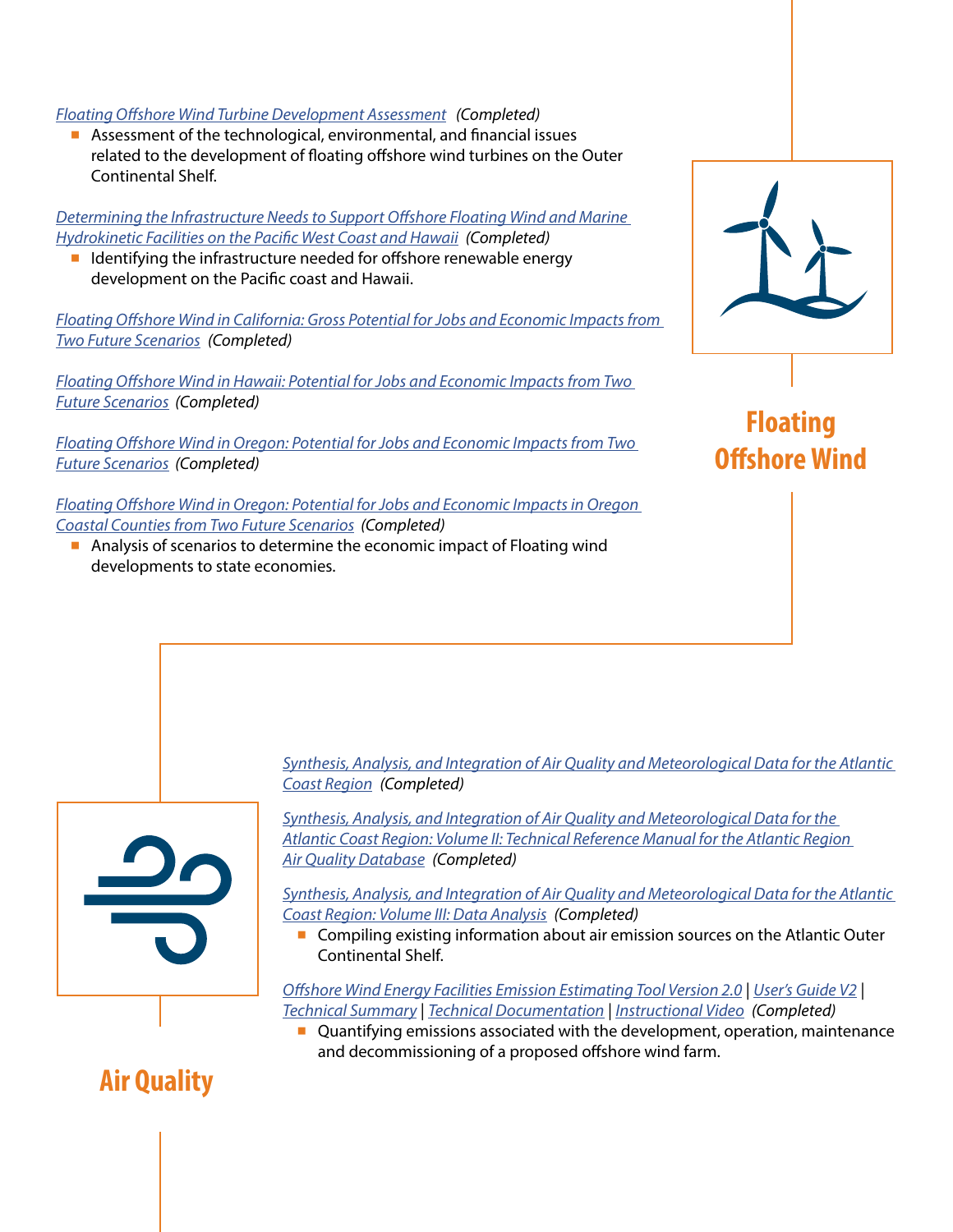*[Evaluation of Visual Impact on Cultural Resources/Historic Properties: North Atlantic, Mid-](https://espis.boem.gov/final%20reports/5249.pdf)[Atlantic, and Florida Straits](https://espis.boem.gov/final%20reports/5249.pdf) (Completed)*



*[Evaluation of Visual Impact on Cultural Resources/Historic Properties: North Atlantic, Mid-](https://espis.boem.gov/final%20reports/5250.pdf)[Atlantic, and Florida Straits: Volume II. Appendices](https://espis.boem.gov/final%20reports/5250.pdf) (Completed)*

■ Summary of historic properties along the Atlantic coast that may be affected by offshore wind development under section 106 of the National Historic Preservation Act.

## *[Evaluation of Lighting Schemes for Offshore Wind Facilities and Impacts to Local](https://espis.boem.gov/final%20reports/5298.pdf)  [Environments](https://espis.boem.gov/final%20reports/5298.pdf) (Completed)*

■ Recommending best management practices for lighting of offshore structures that maintain safety while minimizing the effects on the marine environment.

*[Development of Guidance for Lighting of Offshore Wind Turbines Beyond 12 Nautical Miles](https://www.boem.gov/sites/default/files/environmental-stewardship/Environmental-Studies/Renewable-Energy/Offshore-Lighting-Guidance.pdf)* (Completed)

- **Visual & Lighting**
- Providing an evaluation of lighting and marking guidance for offshore wind turbines.

*[Assessment of Seascape, Landscape, and Visual Impacts of Offshore Wind Energy](https://www.boem.gov/sites/default/files/documents/environment/environmental-studies/BOEM-2021-032.pdf)  [Developments on the Outer Continental Shelf of the United States](https://www.boem.gov/sites/default/files/documents/environment/environmental-studies/BOEM-2021-032.pdf) (Completed)*

■ Providing a methodology for assessing the visual impacts of offshore wind energy facilities.

*[Atlantic Region Wind Energy Development: Recreation and Tourism Economic](https://espis.boem.gov/final%20reports/5228.pdf)  [Baseline Development](https://espis.boem.gov/final%20reports/5228.pdf) (Completed)*

■ Synthesis of economic information for selected coastal counties for use in determining effects from offshore wind development.

# [Atlantic Offshore Wind Energy Development: Values and Implications for](https://espis.boem.gov/final%20reports/5662.pdf)  **[Recreation and Tourism](https://espis.boem.gov/final%20reports/5662.pdf) (Completed)**

■ Regional-level analysis of visual effects from offshore wind facilities on tourism and recreation.



**Recreation & Tourism**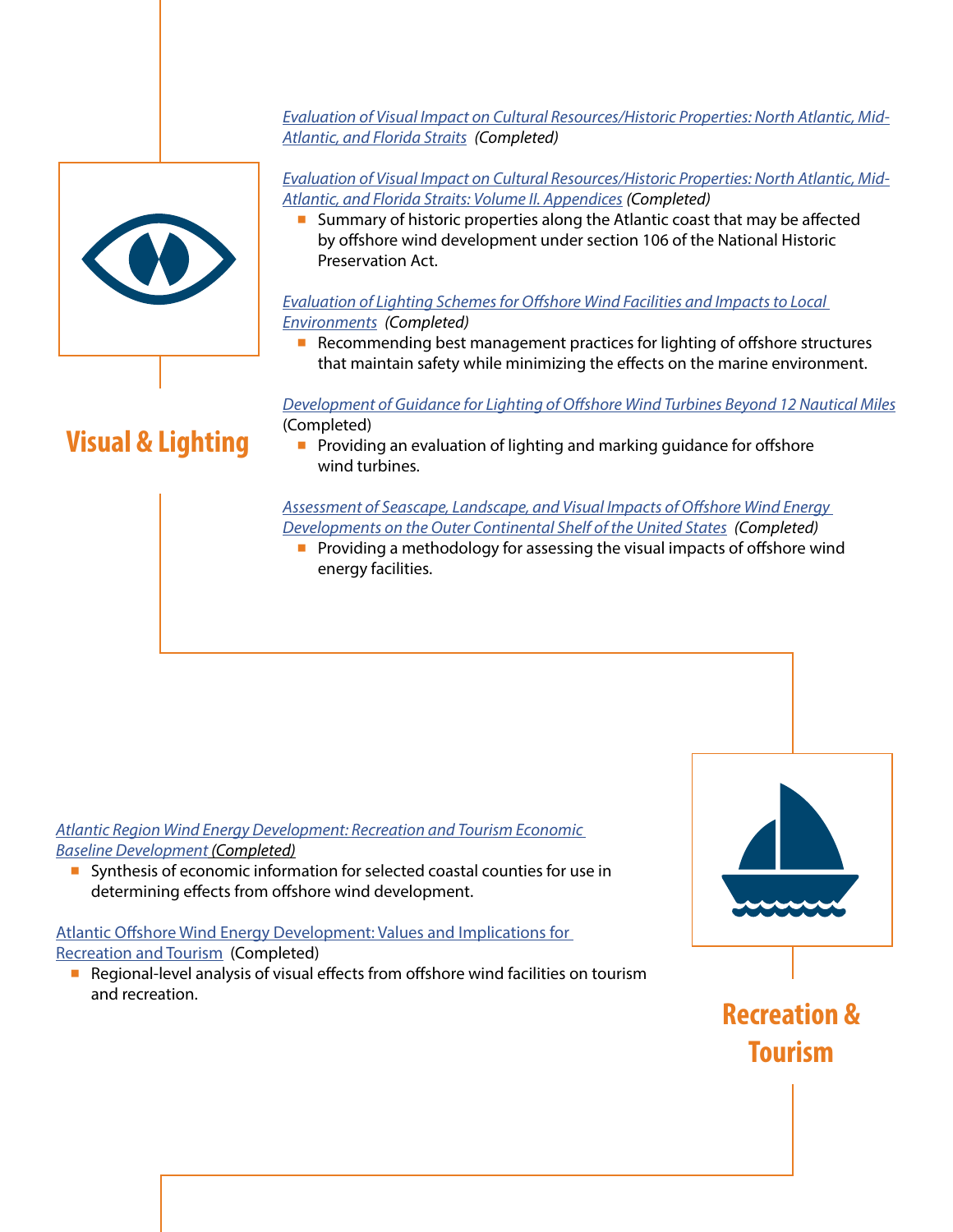

*[National Environmental Policy Act Documentation for Impact-Producing Factors in the](https://www.boem.gov/sites/default/files/environmental-stewardship/Environmental-Studies/Renewable-Energy/IPFs-in-the-Offshore-Wind-Cumulative-Impacts-Scenario-on-the-N-OCS.pdf)  [Offshore Wind Cumulative Impacts Scenario on the North Atlantic Outer Continental Shelf](https://www.boem.gov/sites/default/files/environmental-stewardship/Environmental-Studies/Renewable-Energy/IPFs-in-the-Offshore-Wind-Cumulative-Impacts-Scenario-on-the-N-OCS.pdf) (Completed)*

■ Providing a framework for the evaluation of cumulative effects in environmental assessments.

**Cumulative Impacts**

Developing Protocols for Reconstructing Submerged Paleocultural Landscapes and Identifying Ancient Native American Archaeological Sites in Submerged Environment *[Summary report of the initial project workshop](https://espis.boem.gov/final%20reports/5490.pdf)*; *[Field Report: 2013-2016](https://espis.boem.gov/final%20reports/BOEM_2018-056.pdf)*; *[Best Practices](https://espis.boem.gov/final%20reports/BOEM_2018-055.pdf)*; *[Geoarchaeological Modeling](https://espis.boem.gov/final%20reports/BOEM_2020-024.pdf)*; *[Final Report](https://espis.boem.gov/final%20reports/BOEM_2020-023.pdf) (Completed)*

*[Inventory and Analysis of Archaeological Site Occurrence on the Atlantic Outer](https://espis.boem.gov/final%20reports/5196.pdf)  [Continental Shelf](https://espis.boem.gov/final%20reports/5196.pdf) (Completed)*

■ Database of known marine archaeological sites on the Atlantic Outer Continental Shelf.



**Paleocultural Landforms & Archaeology**